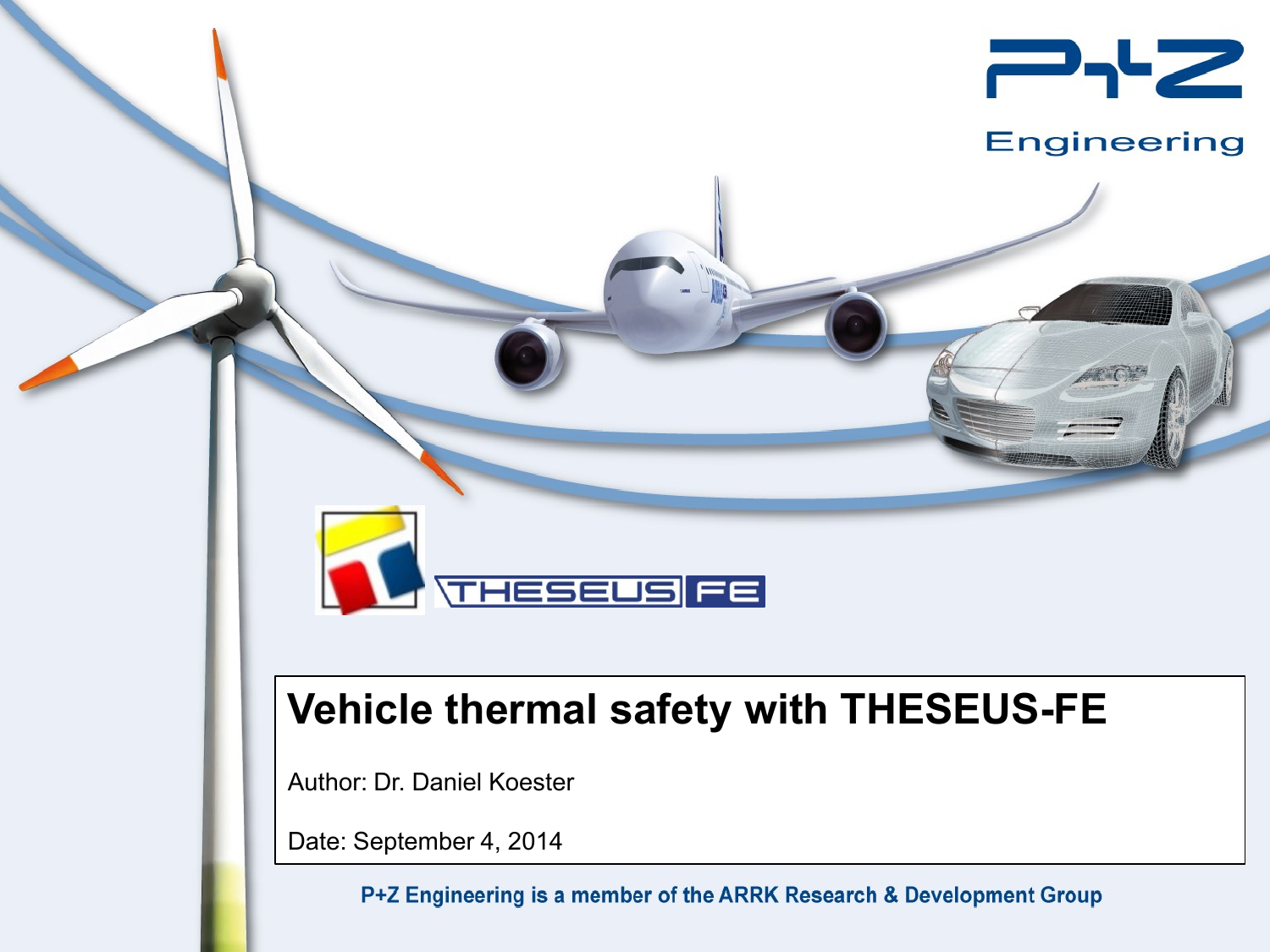## Workflow for Underhood Simulations



### ANSA or other CAD/meshing software

• **CAD cleanup and meshing:** either CAD geometry description or NASTRAN-style FE meshes

### THESEUS-FE

• **Thermal model building:** density, specific heat capacity, and conductivity of all vehicle parts, emissivity of important surfaces

### Star-CCM+

• **CFD model building:** air mass flow and temperature from fan and heat exchanger and other inlets

### THESEUS-FE Coupler

• **Coupled simulation setup and analysis:** identification of coupled interfaces between solid parts and air (engine, gearbox, heat shields, etc.)

### THESEUS-FE or other postprocessing software

• Identification of hot spots or heat flow balance

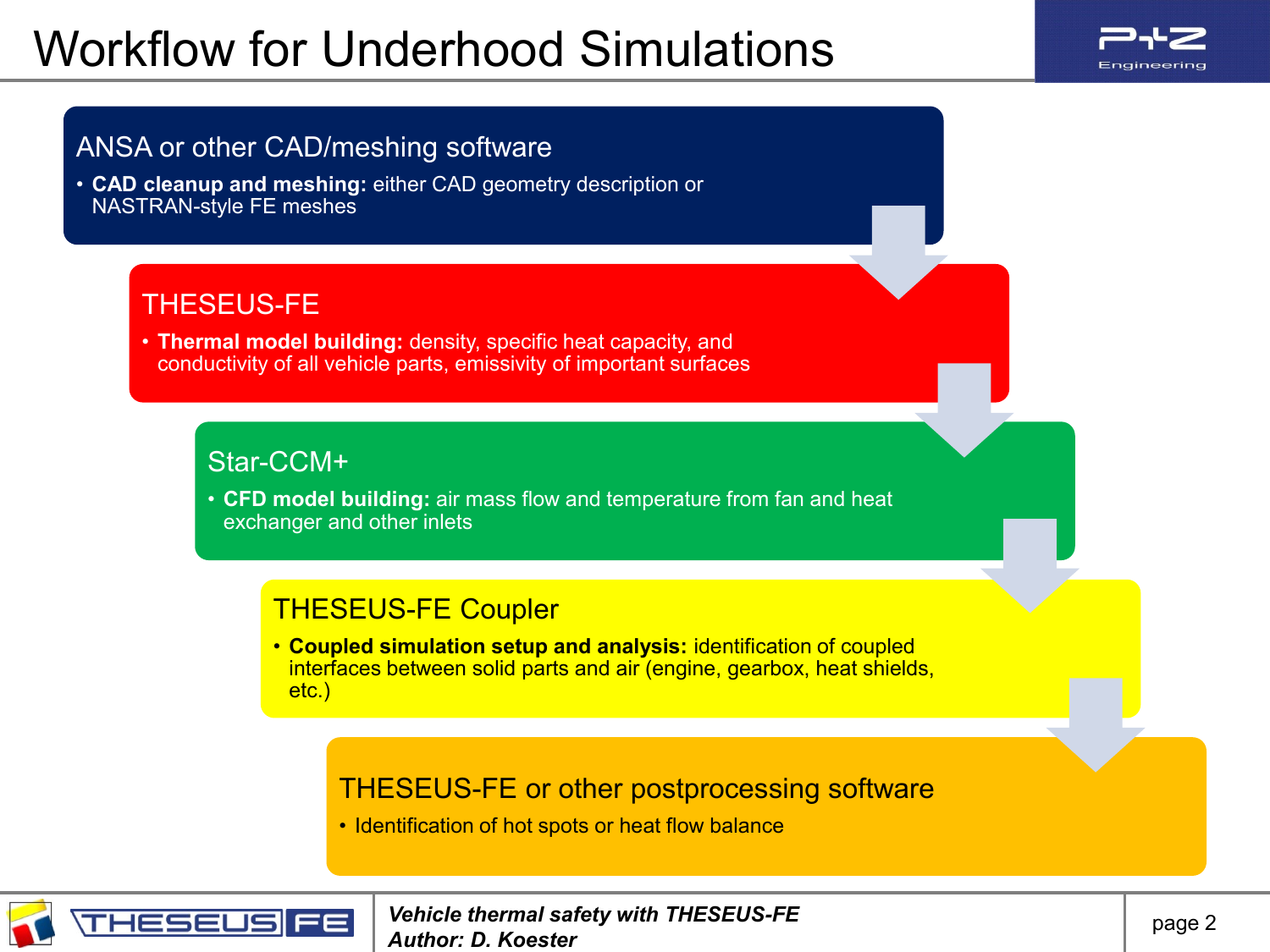

The interaction between individual solvers is done through the boundary conditions:



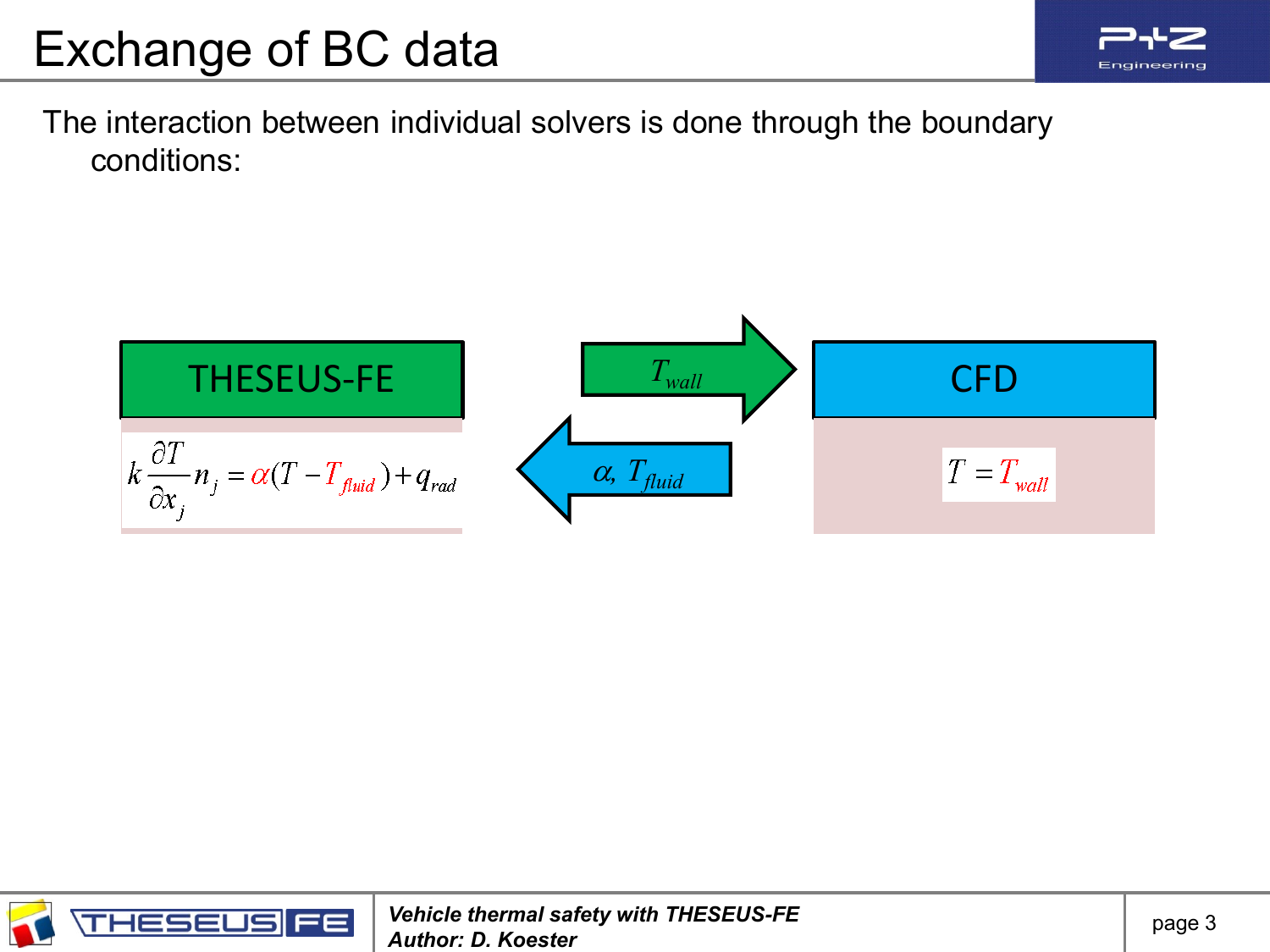

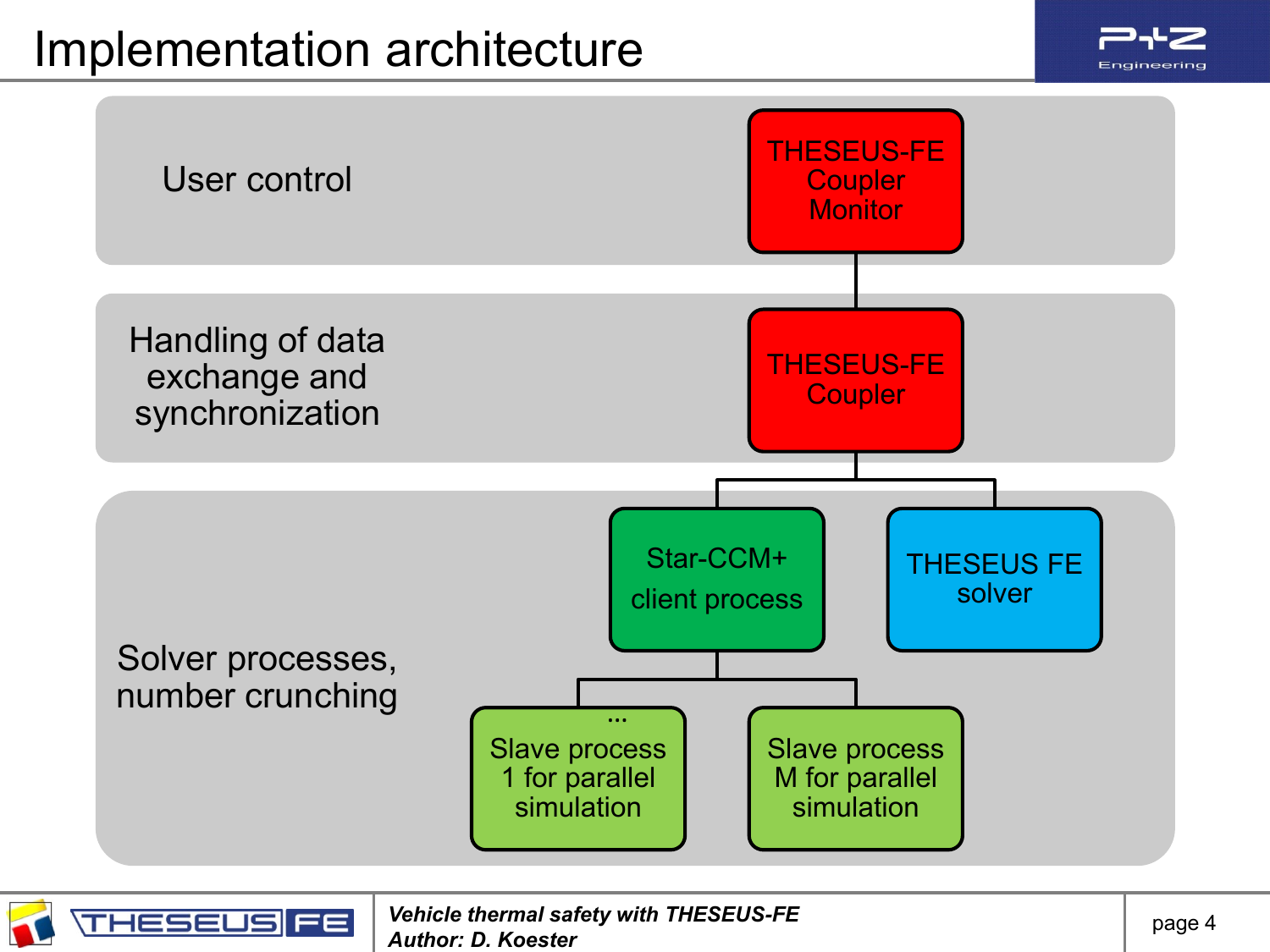

- $\checkmark$  Create THESEUS-FE and CFD model.
- $\checkmark$  Test both models in "standalone modus", running independently: THESEUS-FE can use dummy convection parameters, CFD can use dummy wall temperatures Any convergence problems with these independent test models must be dealt with now – cosimulation will not work otherwise!
- $\checkmark$  Open THESEUS-FE case in the GUI. Start the Coupler Setup Dialog. Define communication mode (file-based or via TCP/IP)
- $\checkmark$  Start solver processes and coupler process (in any order). Coupler process will take control of the solver processes
- $\checkmark$  Start the Coupler Monitor in the THESEUS-FE GUI to control the running co-simulation task.
- Post-processing .
- Possibly more simulations

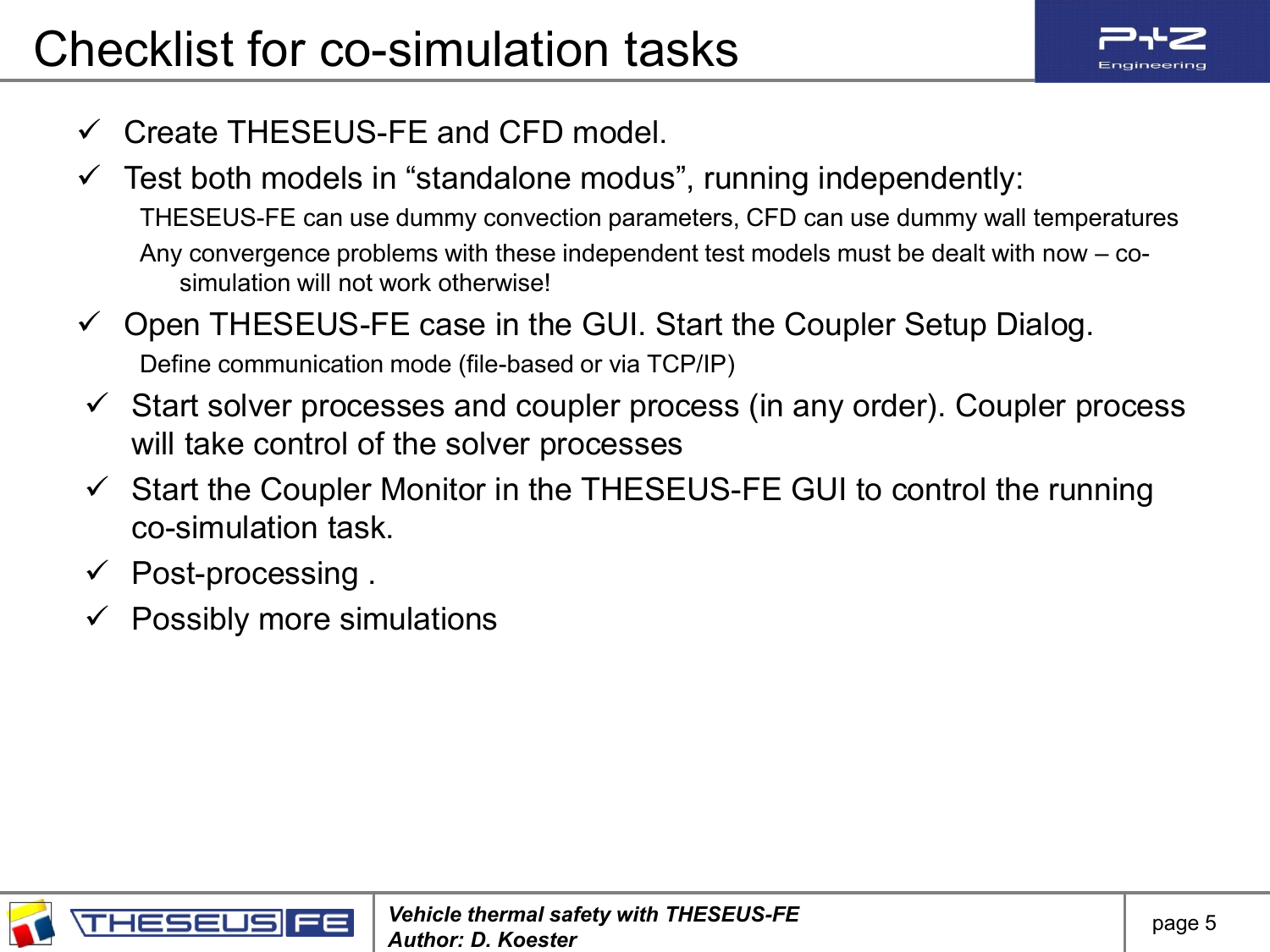# Preparation of the THESEUS-FE case



- Replace any AIRZONE objects convection in fluid regions will now be treated by the CFD code.
- BC objects describing the convection between solid parts and fluid regions need to be changed:

| Project                                                                             | 同図<br>statistica de la calendaria de la calendaria de la       | Project                                                                                               | 同区<br>teres estes estes estes estes estes estes estes estes estes estes |
|-------------------------------------------------------------------------------------|----------------------------------------------------------------|-------------------------------------------------------------------------------------------------------|-------------------------------------------------------------------------|
| Manikin<br>Model<br>BС<br>Fluid<br>Output<br>Data                                   | Solver<br>Post                                                 | Manikin<br>BC<br>Fluid<br>Model<br>Data                                                               | Output<br>Solver<br>Post                                                |
| 4 (Konvektion Umgebung NEG)                                                         |                                                                | vw370 bev18 b v001 HU02                                                                               |                                                                         |
| 5 (Automatische Volumensuche)                                                       |                                                                |                                                                                                       |                                                                         |
| 6 (Motorraum BOTH)                                                                  |                                                                | $\Sigma$ BC-C standard linear convection<br>g.                                                        |                                                                         |
| 7 (Kofferraum POS)                                                                  |                                                                | 1 (Fahrer POS)                                                                                        |                                                                         |
| 8 (Kabine POS)                                                                      |                                                                | 8 (Kabine POS)                                                                                        |                                                                         |
| 11 (Kofferraum NEG)                                                                 |                                                                | 9 (Kabine NEG)                                                                                        |                                                                         |
| 12 (Motorraum POS)                                                                  |                                                                | ♪ BC-EVAPO evaporative heat loss at the skin<br>⊕                                                     |                                                                         |
|                                                                                     |                                                                | <b>EXP</b> BC-FC/MFC/FIALA simplified mixed/forced convection<br>O.                                   |                                                                         |
| 13 (Motorraum NEG)                                                                  |                                                                |                                                                                                       |                                                                         |
|                                                                                     |                                                                |                                                                                                       |                                                                         |
|                                                                                     | 同风<br>Properties that and an anti-announcement and an analysis |                                                                                                       | - EIX<br>Properties to a concentration and concentration and            |
|                                                                                     | Value                                                          | Property                                                                                              | Value                                                                   |
| Property                                                                            | Kabine POS                                                     | Object Name                                                                                           | Kabine POS                                                              |
| Object Name                                                                         |                                                                | BC type                                                                                               |                                                                         |
| BC type<br>REF - Referenced elements                                                | FC<br>S5                                                       | REF - Referenced elements                                                                             | S5                                                                      |
| SIDE - BC orientation                                                               | POS                                                            | SIDE - BC orientation                                                                                 | POS                                                                     |
|                                                                                     | TAB1 1                                                         | [USERID] - Parameter for convection rottine                                                           |                                                                         |
| " T_AMB - Ambient temperature in [°C]<br>[VELOCITY] - Ambient air velocity in [m/s] | $TAB2_1$                                                       | T AMB - Ambient fluid temperature in [ <sup>o</sup> N]<br>HTC - Heat transfer coefficient in [W/(m2K) | 20.0<br>10.0                                                            |

• An initial condition with CONVT=TEMPE avoids extremely large heat fluxes at the beginning of the simulation.

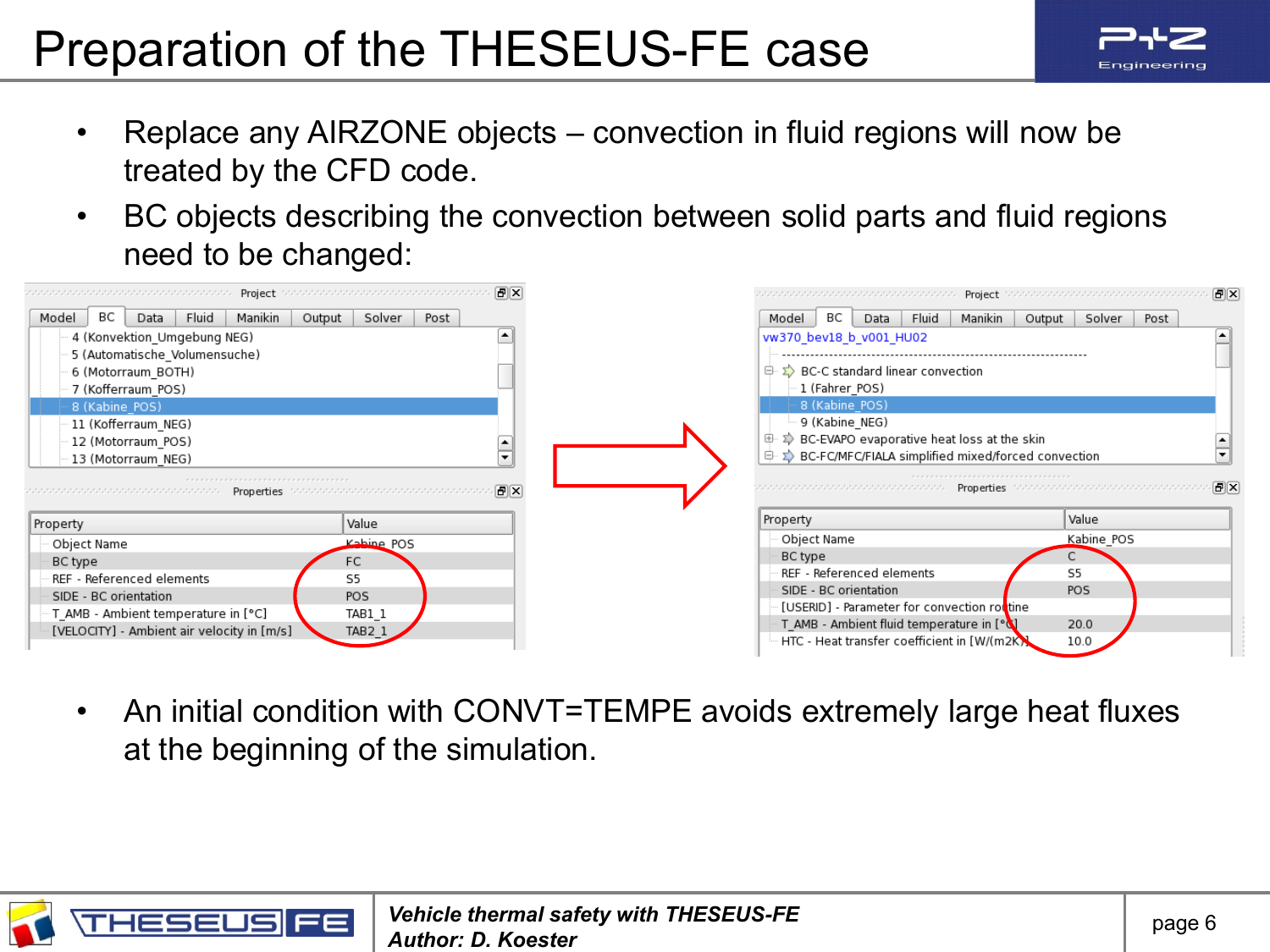## Coupler Launch Dialog

- Load the standalone THESEUS-FE case into GUI.
- The Coupler launch dialog will guide the user through all necessary preparation steps:



- First select option "Start Coupler Setup".
- The Coupler working directory will later contain a file "coupler.ini" with all selection coupling options. It is a good idea to put the THESEUS-FE and CFD solver files in sub-directories of the working directory.

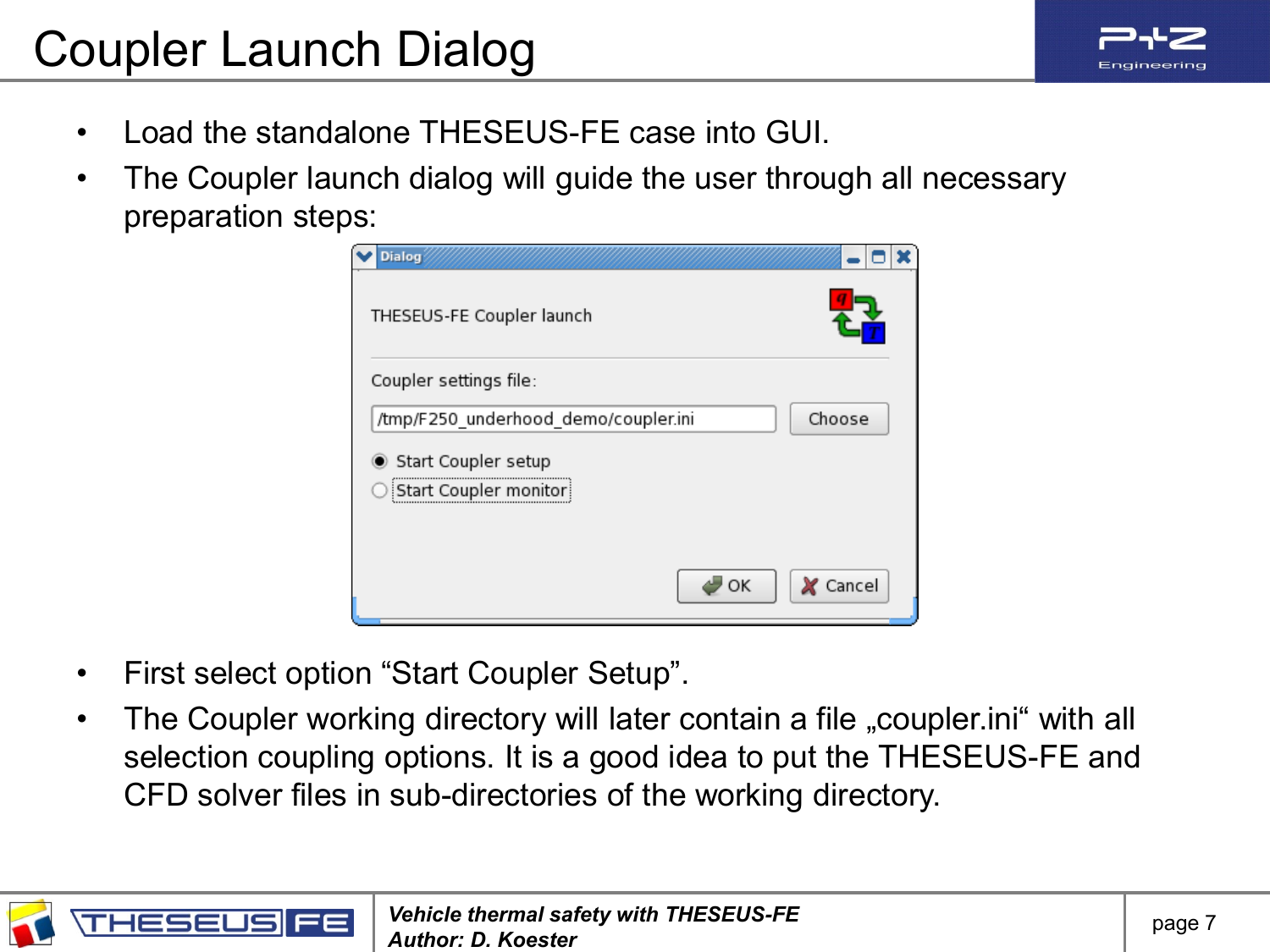**HESEUS** 

FE

## • Page 1 of Coupler Setup Dialog: global configuration

|                                                                                                                                  | $ \Box$ $\times$<br>THESEUS-FE Coupler setup                                                                                                                                                                                                                                                                                                                                                                                                                                                                                                                                                      |
|----------------------------------------------------------------------------------------------------------------------------------|---------------------------------------------------------------------------------------------------------------------------------------------------------------------------------------------------------------------------------------------------------------------------------------------------------------------------------------------------------------------------------------------------------------------------------------------------------------------------------------------------------------------------------------------------------------------------------------------------|
| Select Star-CCM+<br>and the sim file                                                                                             | <b>THESEUS-FE Coupler setup</b><br>Global settings                                                                                                                                                                                                                                                                                                                                                                                                                                                                                                                                                |
|                                                                                                                                  | Define global settings for the THESEUS-FE Coupler here. Right-click on the entries in the left column to open help. If "Next"<br>button is disabled, leave the mouse pointer over it to get feedback about missing or incorrect data.                                                                                                                                                                                                                                                                                                                                                             |
| Settings for<br><b>TCP/IP-</b><br>communikation:<br>Where will the<br>Coupler process<br>run, and how will<br>you connect to it? | Couple THESEUS-FE case with: StarCCM+<br>STAR-CCM+/F250.sim<br>Choose case file<br>Flowmaster (three-way AC coupling)<br>2-FLOWMASTER<br>Choose work directory<br>O OpenFOAM<br>Choose case directory<br>2-OpenFOAM<br>Coupler will run on this host:<br>Coupler network settings:<br>localhost<br>Use this port for incoming messages from THESEUS-FE GUI:<br>$55555 - 1$<br>Test port on host<br>Use this port for incoming messages from sover processes:<br>$44444 -$<br>Test port on host<br>€<br>Identification token: 0<br>First coupling time for transient $0.000 s$<br>€<br>simulations |
|                                                                                                                                  | $<$ Back<br>Next<br>Cancel                                                                                                                                                                                                                                                                                                                                                                                                                                                                                                                                                                        |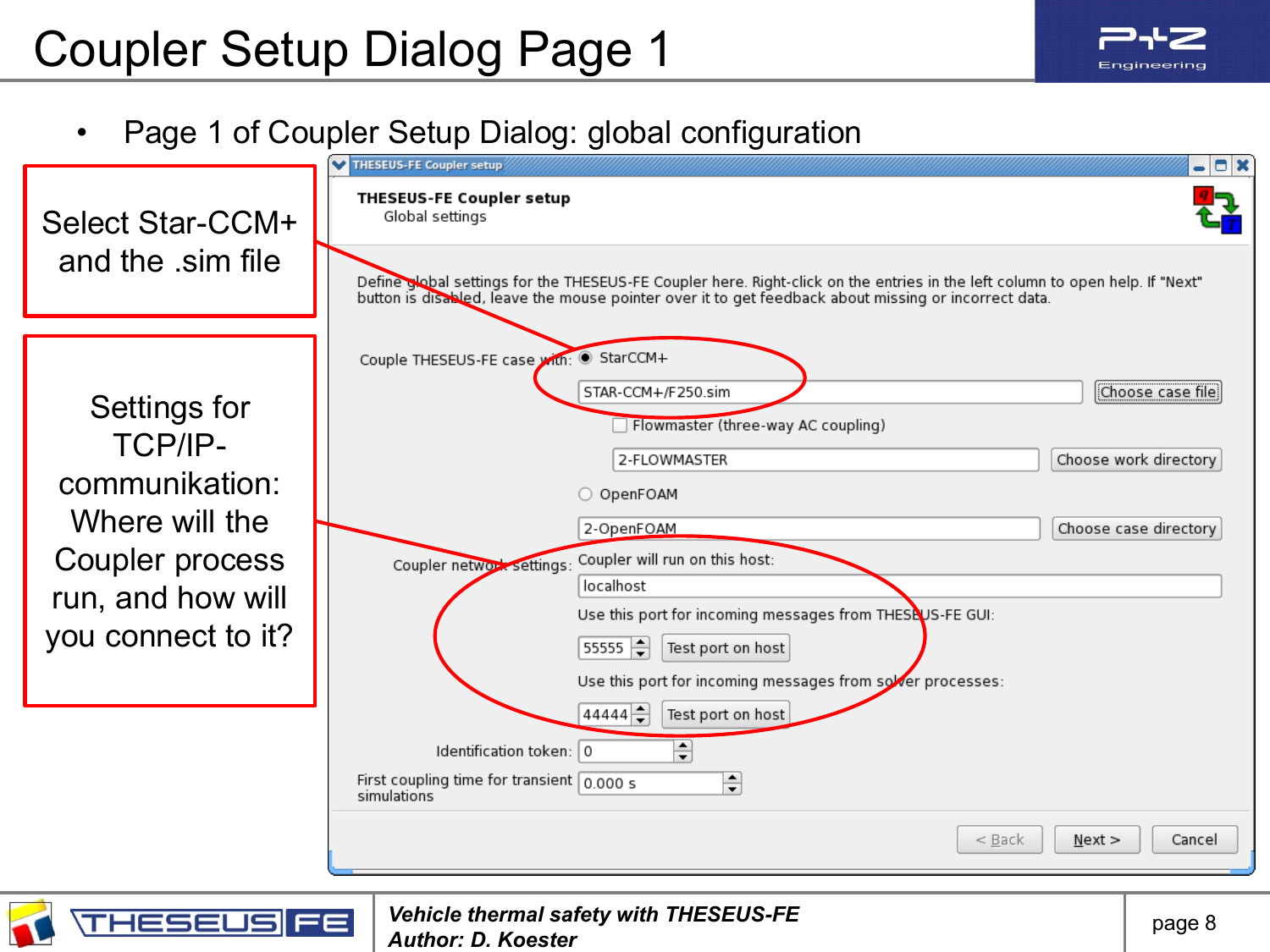≡≡

**HESEUS** 

## • Page 2 of Coupler Setup Dialog: exchanged quantities:

|                                 | THESEUS-FE Coupler setup                                                        |                   |                |                   |                                 | $ \Box$ $\times$ |
|---------------------------------|---------------------------------------------------------------------------------|-------------------|----------------|-------------------|---------------------------------|------------------|
| <b>THESEUS-FE</b><br>sends wall | <b>THESEUS-FE Coupler setup</b><br>Coupling setup between THESEUS-FE and 3D-CFD |                   |                |                   |                                 |                  |
| temperature                     | THESEUS-FE will send to StarCCM+:                                               | Variable          | Initial value  |                   |                                 |                  |
|                                 |                                                                                 | <b>X</b> TEMPE    | 20             | <b>Units</b><br>C | Description<br>Wall temperature |                  |
|                                 |                                                                                 |                   |                |                   |                                 |                  |
|                                 |                                                                                 | MNDMX             | $\overline{0}$ | kg/m^2-s          | Manikin steam production rate   |                  |
| Star-CCM+ sends                 |                                                                                 |                   |                |                   |                                 |                  |
| $\alpha$ und T <sub>fluid</sub> |                                                                                 |                   |                |                   |                                 |                  |
|                                 |                                                                                 |                   |                |                   |                                 |                  |
|                                 |                                                                                 |                   |                |                   |                                 |                  |
|                                 | StarCCM+ will send to THESEUS-FE:                                               | Variable          | Initial value  | Units             | Description                     |                  |
|                                 |                                                                                 | $\mathbf x$ convc | 10             | $W/m^2$ -K        | Local heat transfer coefficient |                  |
|                                 |                                                                                 | <b>X</b> CONVT    | 20             | C                 | Local fluid film temperature    |                  |
|                                 |                                                                                 | MFH <sub>20</sub> | 0.015          | $\mathbf{1}$      | Ambient steam mass fraction     |                  |
| Number of                       |                                                                                 | <b>PRESS</b>      | 101300         | Pa                | Ambient pressure                |                  |
| coupling                        |                                                                                 |                   |                |                   |                                 |                  |
| interfaces, see                 |                                                                                 |                   |                |                   |                                 |                  |
|                                 | Number of coupling interfaces: 2                                                |                   |                |                   |                                 | €                |
| next page                       |                                                                                 |                   |                |                   |                                 |                  |
|                                 |                                                                                 |                   |                |                   |                                 |                  |
|                                 |                                                                                 |                   |                |                   | $<$ Back<br>$N$ ext >           | Cancel           |
|                                 |                                                                                 |                   |                |                   |                                 |                  |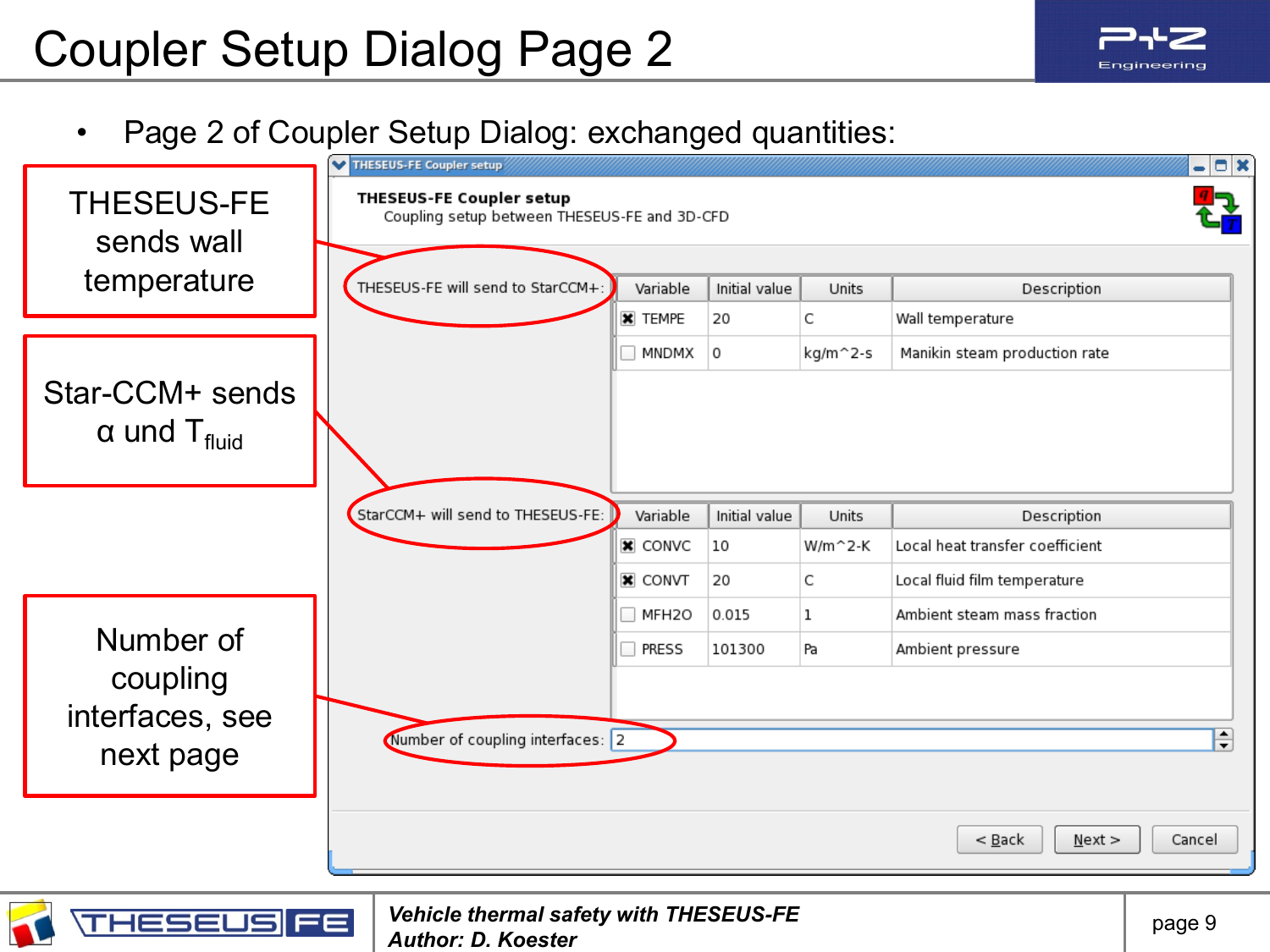## Explanation of coupling interfaces



An **Interface** is the boundary between the physical domains treated by the individual solvers.

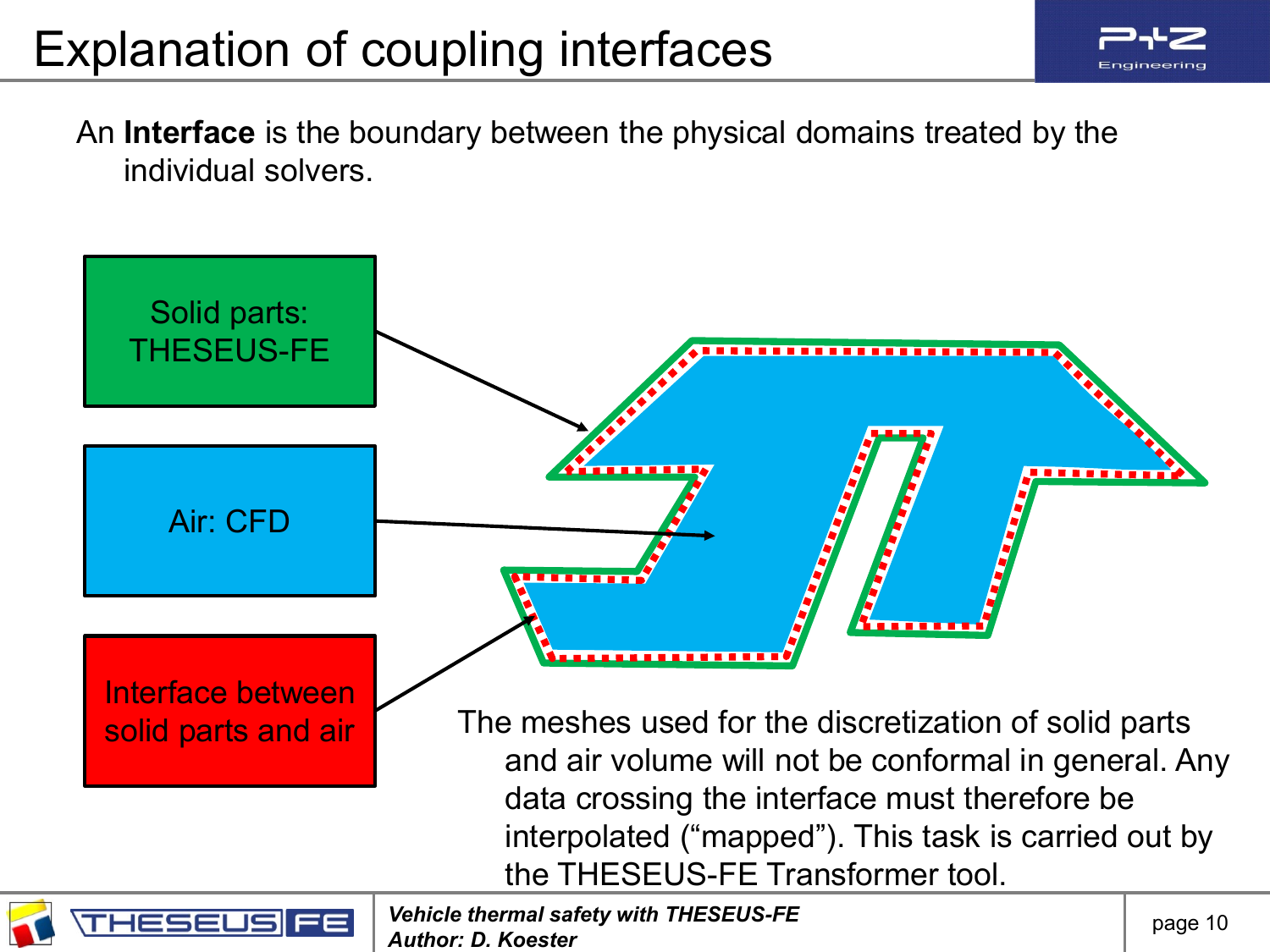

Thin-wall parts, e.g. a heat shield, will usually be modelled using a shell layer in THESEUS-FE. Both sides of the wall are in contact with air:



With "naive" mapping of  $\alpha$  und T<sub>fluid</sub> one risks incorrect results since the Transformer cannot distinguish between front and back of a shell surface – front and back shell surface are at the same geometric position. The mapped  $T_{fluid}$  field will be a random mix of front and back values.

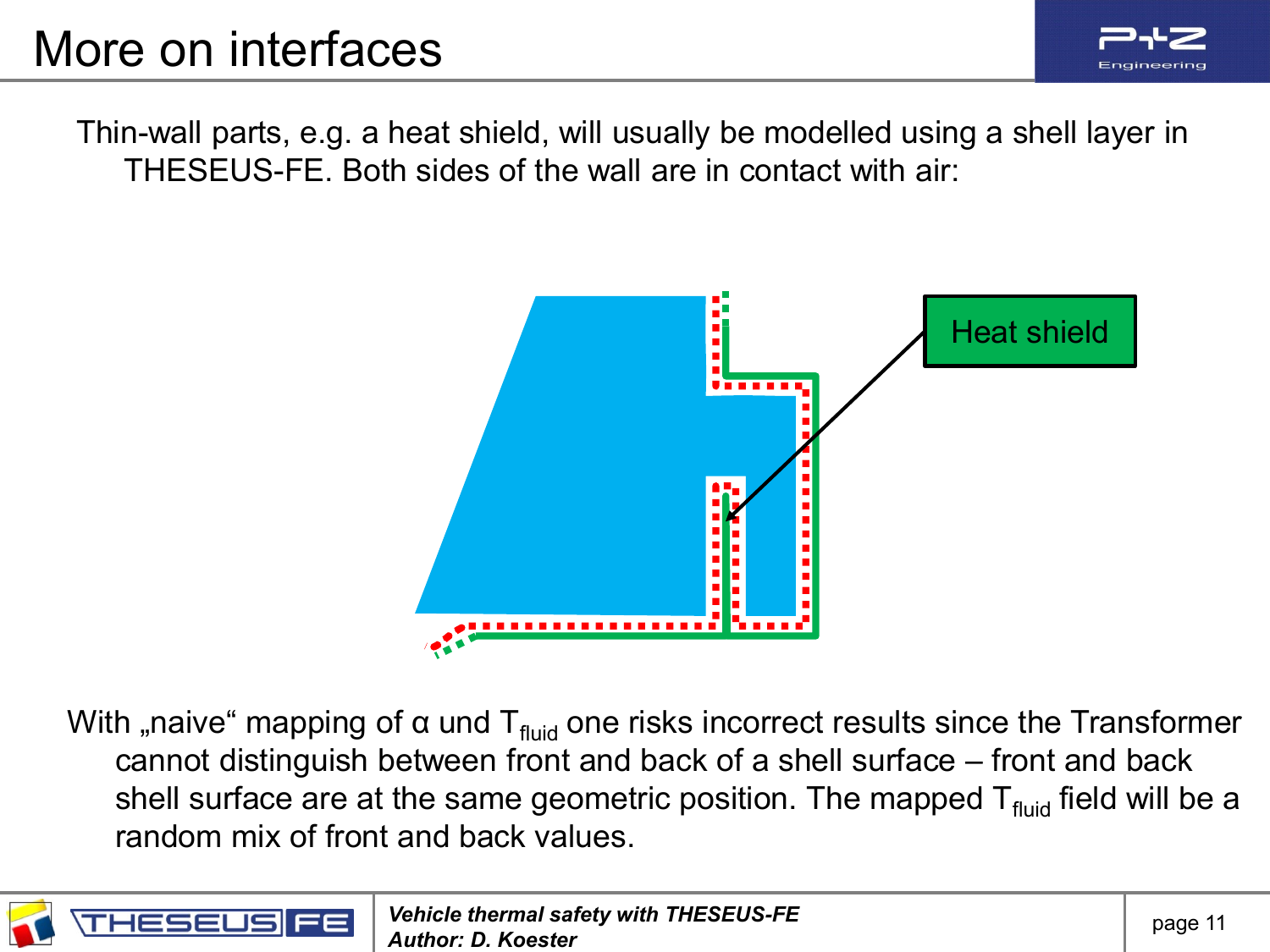

Our solution for this problem: the use must define two separate interfaces. Data mapping is carried out independently for each interface:



interface $_{POS}$  and interface<sub>NEG</sub> are assigned to the positive respective negative shell side in THESEUS-FE. The Transformer will now map convection values from adjoining fluid volume elements to the correct shell side.

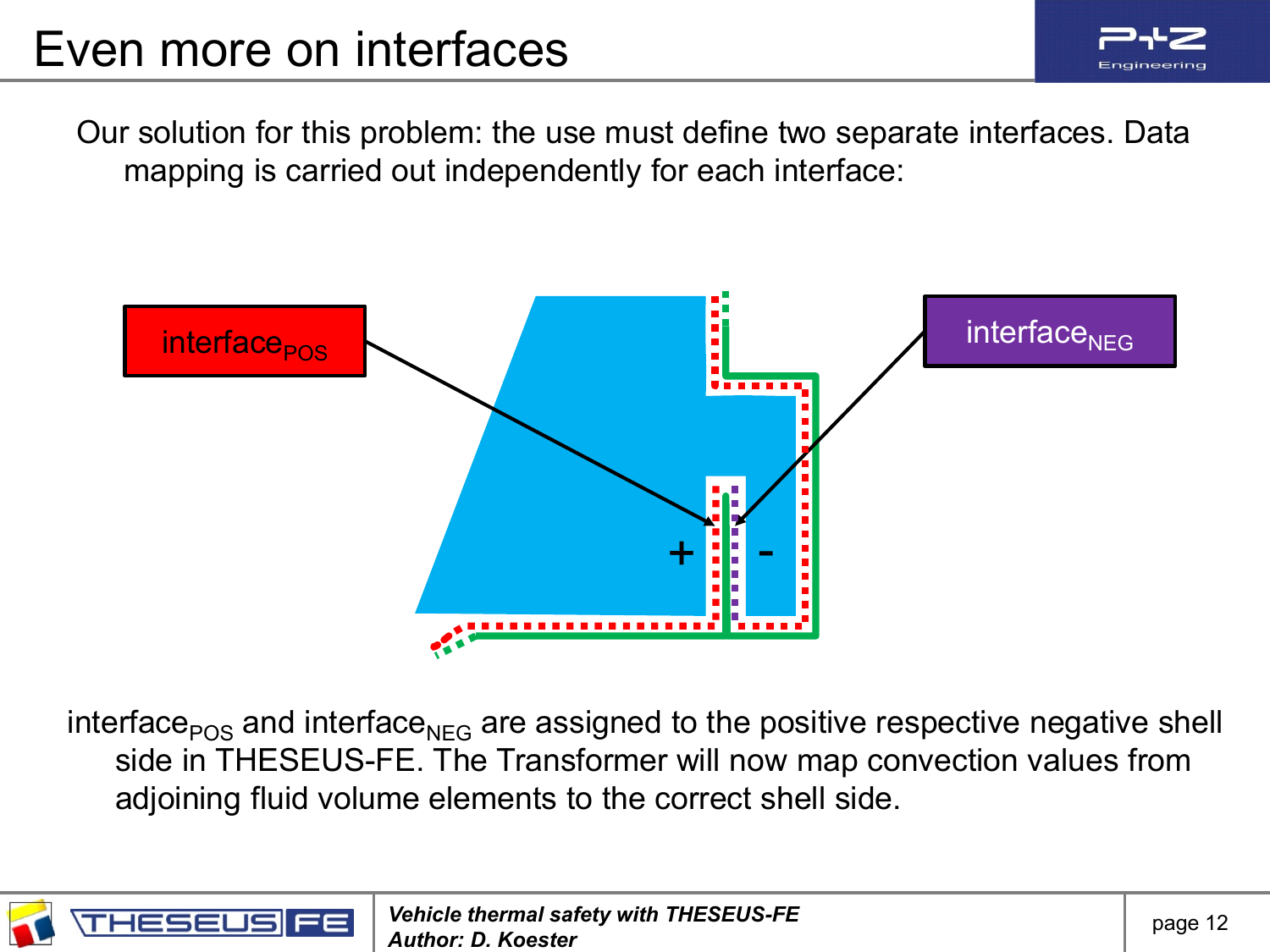

### Page 3 of the Coupler Setup Dialog: interface definition for THESEUS-FE:

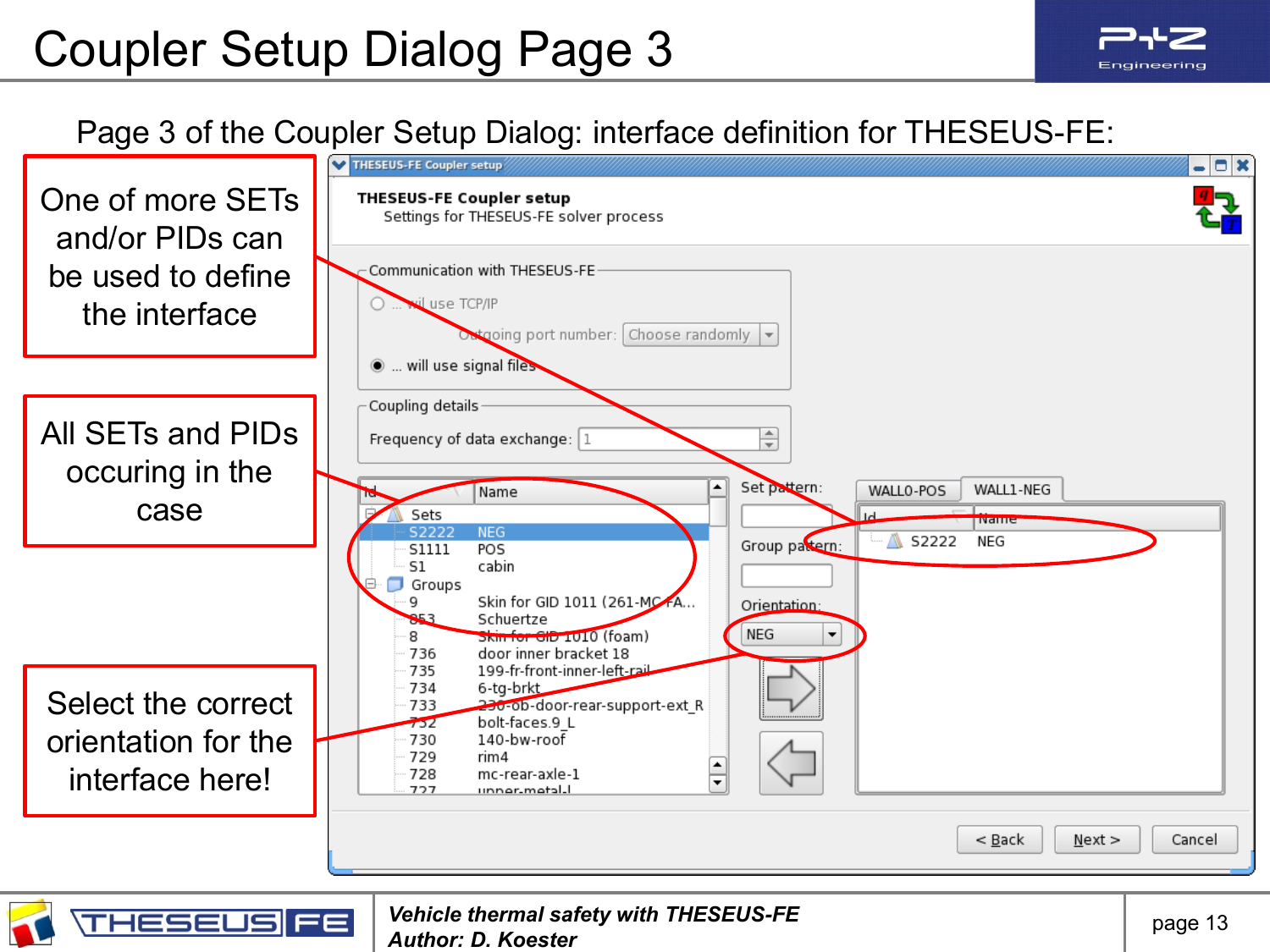## Page 4 of the Coupler Setup Dialog: Interface definition for Star-CCM+:

|                                                               | - 0 x<br><b>THESEUS-FE Coupler setup</b>                                                                                                                                                                                                                                                                                  |
|---------------------------------------------------------------|---------------------------------------------------------------------------------------------------------------------------------------------------------------------------------------------------------------------------------------------------------------------------------------------------------------------------|
| This button starts                                            | <b>THESEUS-FE Coupler setup</b><br>Settings for StarCCM+ solver process                                                                                                                                                                                                                                                   |
| a Java macro to<br>analyze the sim<br>file. Click this first! | Communication with StarCCM+<br>Case preparation using Java macro<br>Macro name Adapter.java<br>will use TCP/IP<br>Path to StarCCM+ executable:<br>Outsoing port number: Choose randomly v<br>2005/STAR-CCM+9.02.005/star/bin/starccm+<br>Choose<br>$\circlearrowright$ will use signal files                              |
| Use the pattern                                               | Command line options: □ Power Session<br>Lite Session<br>Coupling details<br>-batch #MACRO FILE #CASE FILE<br>Reset                                                                                                                                                                                                       |
| selection helper to<br>select all Star-                       | Frequency of data exchange: $ 1$<br>Run macro to analyze case<br>Pattern-<br>WALLO-PO<br>WALL1-NEG<br>Id<br>Type   Opt   Name                                                                                                                                                                                             |
| CCM+ boundaries<br>whose name<br>starts with "POS"            | POS*<br>Air physics<br>⊟-<br><b>Name</b><br>ld<br><b>E RADIATOR</b><br>1206<br>POS side clamps R 2<br>田· FAN<br>1205<br>POS 39-ob-fender-brkt2-front<br>COOLING P<br>POS 35-ob-fender-left-front-R 2<br>1204<br>⊕ COOLER<br>POS mc-axle-front-extra1 tub<br>1203<br>由 CONDENSOR<br>POS 214-fr-rail-crossmember<br>1202    |
|                                                               | <b>⊟</b> AIR<br>1201<br>POS mc-axle-front 2<br>1206<br>POS side clam<br>Wall<br>POS 225-fr-shock-tower-front-<br>1200<br>POS 39-ob-fen<br>Wall<br>1205<br>POS mc-pulley-null 2<br>1199<br>1204<br>Water<br>POS 35-ob-fen<br>POS 95-mc-driveshaft-yoke4 2<br>1198                                                          |
| Repeat this step<br>for negative<br>interface                 | 1203<br>Wall<br>POS mc-axle-fr<br>POS 152-bw-bed-front 2<br>1197<br>1202<br>Wall<br>POS 214-fr-rail-<br>1196<br>POS 235 2<br>1201<br>Wall<br>POS_mc-axle-fr<br>POS 129a 2<br>1195<br>1200<br>POS_225-fr-sho<br>Wall<br>1194<br>POS faces-bolt 2<br>≂<br>1199<br>Wall<br>POS_mc-pulley-<br>T<br>DOC etaprinaradO O<br>1102 |
|                                                               | $<$ Back<br>Next<br>Cancel                                                                                                                                                                                                                                                                                                |
|                                                               |                                                                                                                                                                                                                                                                                                                           |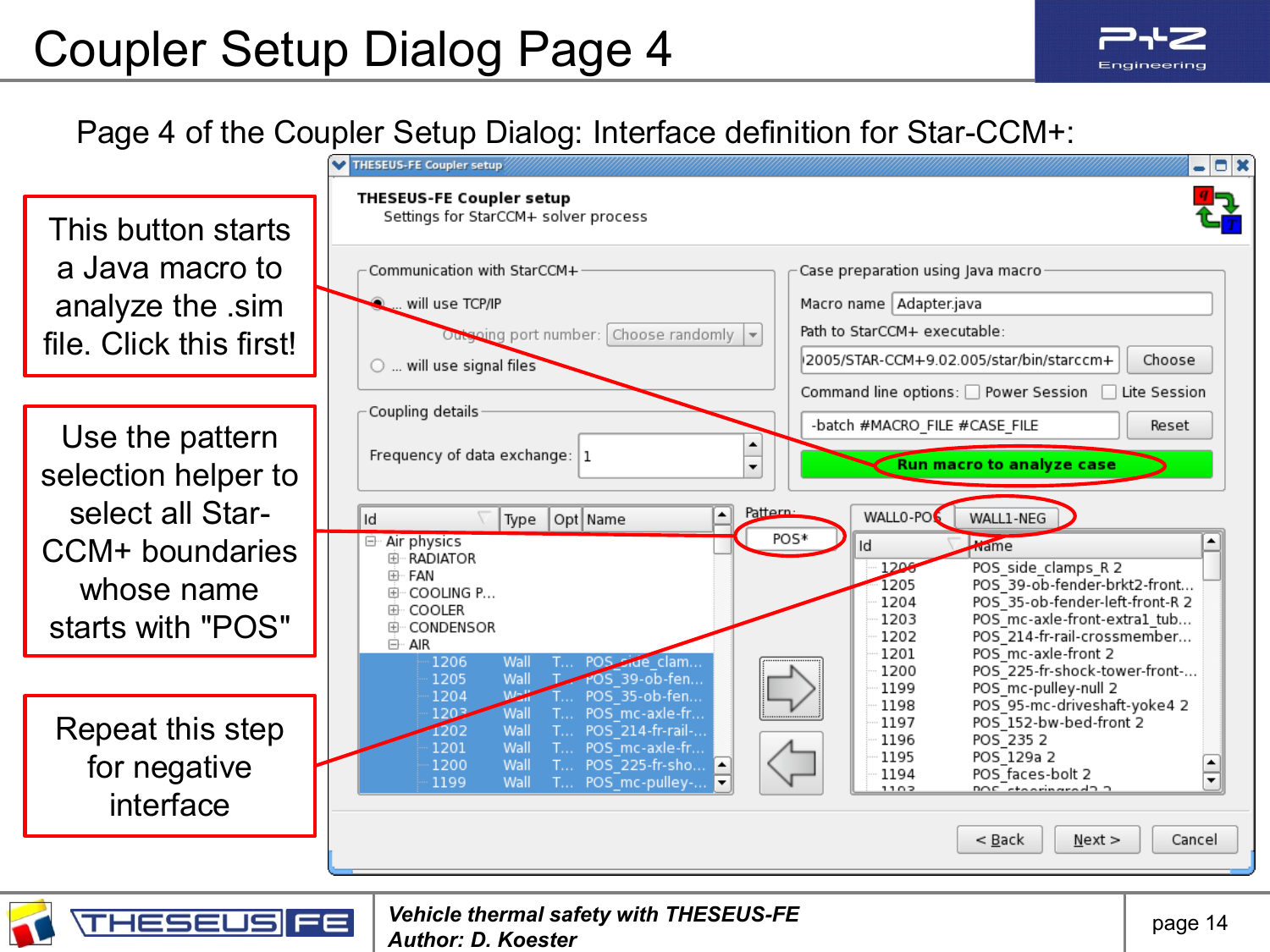## Page 5 of Coupler Setup Dialog: Concluding steps

*Author: D. Koester*